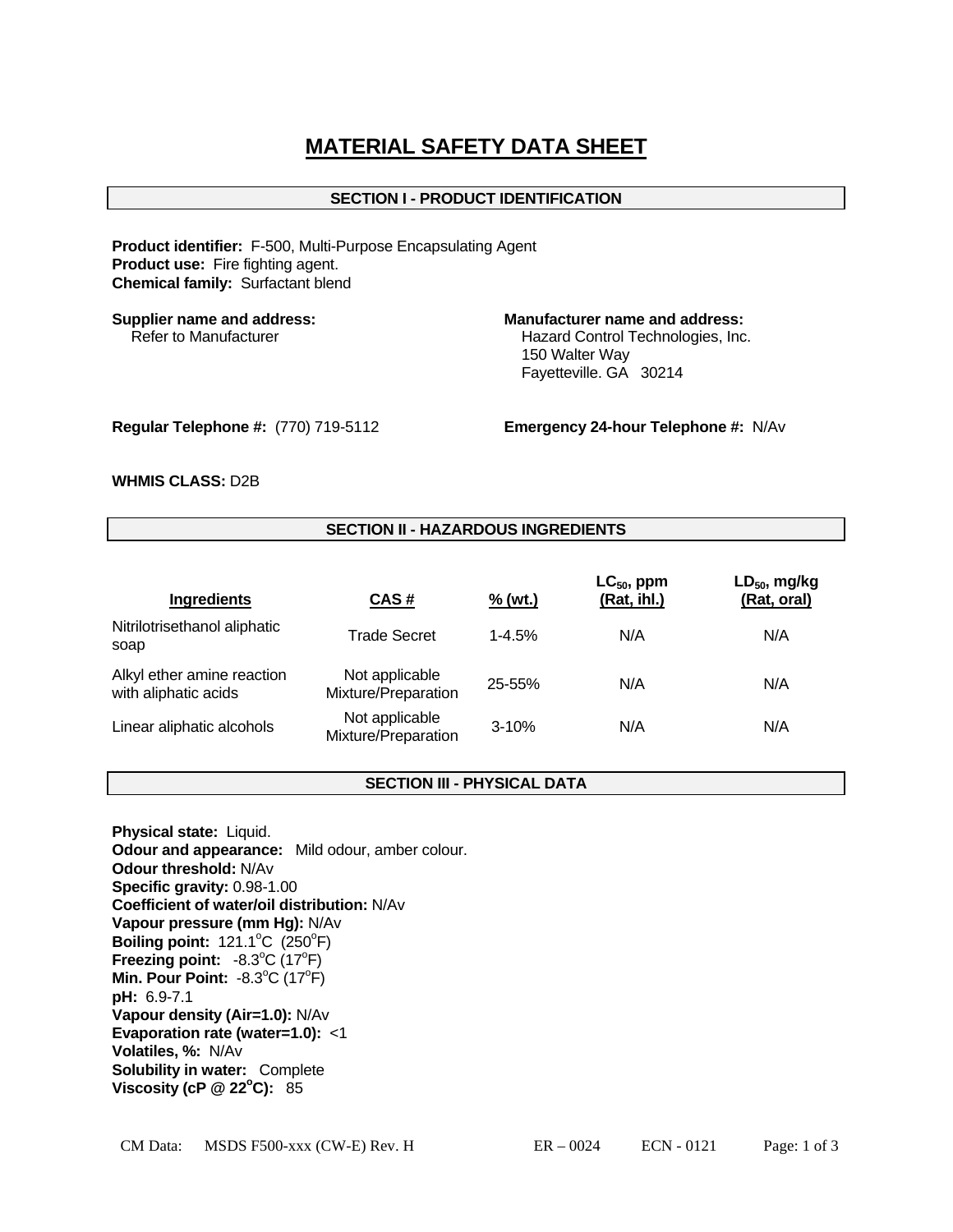# **SECTION IV - FIRE AND EXPLOSION DATA**

**Conditions of flammability:** Non-flammable liquid.

**Means of extinction:** Non-flammable liquid.

**Sensitivity to mechanical impact/static discharge:** Not sensitive to mechanical impact or static discharge.

**Flash point (Method):** Not applicable

**Upper flammable limits (% by volume):** Not applicable

**Lower flammable limits (% by volume):** Not applicable

**Auto-ignition temperature:** Not applicable

**Special fire fighting procedures:** This product is a fire-fighting agent.

**Hazardous combustion products:** There are no hazardous combustion products.

# **SECTION V - REACTIVITY DATA**

**Stability:** Stable. Hazardous polymerization will not occur.

**Incompatible materials:** Strong oxidizers.

**Conditions of reactivity:** None known.

**Hazardous decomposition products:** None known.

# **SECTION VI - TOXICOLOGICAL PROPERTIES**

#### *\*\*\*Routes of exposure and acute/chronic effects\*\*\**

**Exposure limits:** ACGIH-TLV: Not established.

**Inhalation:** Vapours, which may form at elevated temperatures, may irritate the respiratory tract.

**Skin:** Non-skin sensitizing (OECD 406).

**Eyes:** Vapours, which may be formed at elevated temperatures, may irritate the eyes.

**Ingestion/Oral:** LD<sub>50</sub> Rat > 5g/kg. (TIWET Project No. 09440.5)Non-toxic May cause gastrointestinal irritation/diarrhea.

**Chronic effects:** 

 *Carcinogenicity:* No ingredient listed as a carcinogen by IARC or ACGIH.

 *Teratogenicity, mutagenicity, other reproductive effects:* Non-mutagenic (OECD Guideline Section 471, Paris, 1997).

**Sensitization to material:** Non-skin sensitizing (OECD 406).

**Synergistic materials:** None known.

# **SECTION VII - FIRST AID**

**Inhalation:** If respiratory irritation occurs, immediately move the affected person into fresh air. Keep at rest until breathing is normal. If condition persists seek medical attention.

**Skin:** Wash exposed skin area with water; use soap if available. Remove contaminated clothing, including shoes. If irritation persists, seek medical attention.

**Eyes:** Immediately flush eyes with large amounts of water for at least 15 minutes. If irritation persists seek medical attention.

**Ingestion:** DO NOT induce vomiting. Dilute stomach contents; give plenty of water or milk. Keep warm and quiet. If condition persists seek medical attention. DO NOT attempt to give anything by mouth to an unconscious person.